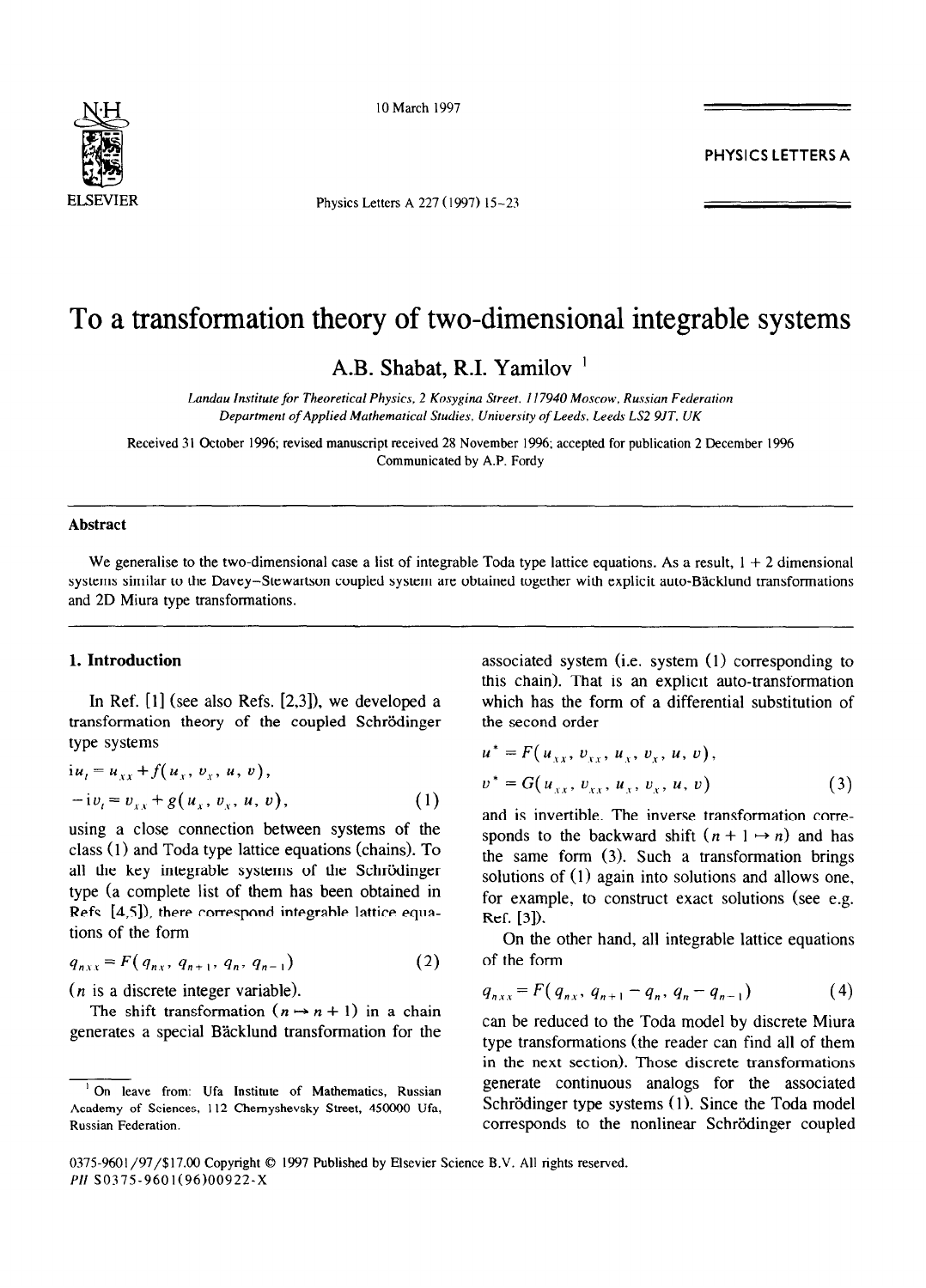system, resulting continuous Miura transformations reduce the associated systems (1) to the Schrödinger system.

In the present paper, we generalise this approach to the two-dimensional case. First, we construct two-dimensional analogs of known (see Refs. [6,1]) integrable chains (4) and obtain a list of lattice equations of the form

$$
q_{nxy} = F(q_{nx}, q_{ny}, q_{n+1} - q_n, q_n - q_{n-1})
$$
 (5)

together with discrete transformations which relate equations of that list.

There are new examples in the list. Chains which are associated with 2D analogs of the degenerations of the Landau-Lifshitz model seem to be most interesting (see (22) below). In particular, the following lattice equation,

$$
q_{nxy} + q_{nx}q_{ny}\left(\frac{1}{q_{n+1} - q_n} - \frac{1}{q_n - q_{n-1}}\right) = 0, \quad (6)
$$

corresponds to the totally isotrophic case.

Second, we build up systems of the Davey-Stewartson type associated with chains of the form (5). We obtain those systems, using continuous analogs of discrete Miura transformations which link together 2D chains (5). We also demonstrate that all continuous 2D transformations we use (both auto-Bäcklund transformations and Miura type ones) not only are local but also admit the local prolongation to additional nonlocal dynamical variables which are characteristic features of the multi-dimensional case.

## 2. **Discrete Miura transformations in the two-dimensional case**

We start with two classes of one-dimensional chains related by Miura type transformations. The first of them consists of the following lattice equations,

$$
q_{nxx} = (c_1 q_{nx}^2 + c_2 q_{nx} + c_3) [f(q_{n+1} - q_n)
$$
  
-f(q\_n - q\_{n-1})],  

$$
f' = c_1 f^2 + c_4 f + c_5.
$$
 (7)

Here  $c_i$  are arbitrary constants, the function f is defined by an ordinary differential equation. One can see that the well-known (exponential) Toda model belongs to this class. The lattice equations (7) can be found in Ref. [6] in which equations of the form (2) possessing local conservation laws of a high enough order have been completely classified.

The following simple transformation,

$$
u_n = f(q_{n+1} - q_n), \quad v_n = q_{n,x},
$$
  
\nmaps (7) into the class

$$
u_{n} = p(u_n)(v_{n+1} - v_n), \quad v_{n} = q(v_n)(u_n - u_{n-1}),
$$
\n(9)

with

$$
p(z) = c_1 z^2 + c_4 z + c_5, \quad q(z) = c_1 z^2 + c_2 z + c_3.
$$

This is the second class we discuss here. All the systems of the form (9) can be found, for example, in Ref. [l].

The lattice systems (9) are reduced to the Toda chain by Miura transformations. In fact, if  $c_1 \neq 0$ , we can without loss of generality put  $p(z) = z^2 - b^2$ and  $q(z) = z^2 - a^2$ . Now, either of two transformations,

$$
\tilde{u}_n = (u_n + b)(v_{n+1} + a),\n\tilde{v}_n = (u_n - b)(v_n - a),\n\hat{u}_n = (u_n + b)(v_n + a),\n\tilde{v}_n = (u_{n-1} - b)(v_n - a),
$$
\n(10)

gives the Volterra coupled system

$$
u_{n,x} = u_n(v_{n+1} - v_n), \quad v_{n,x} = v_n(u_n - u_{n-1}) \qquad (11)
$$

(the renumeration  $u_n = w_{2n}$ ,  $v_n = w_{2n-1}$  allows one to pass to the usual form of the Volterra equation in terms of  $w_k$ ). In its turn, the system (11) is reduced to the polynomial Toda chain

$$
u_{nx} = u_n (v_{n+1} - v_n), \quad v_{nx} = u_n - u_{n-1}.
$$
 (12)

Transformations in this case are

$$
\tilde{u}_n = u_n v_{n+1}, \quad \tilde{v}_n = u_n + v_n,
$$
  
\n
$$
\hat{u}_n = u_n v_n, \quad \hat{v}_n = u_{n-1} + v_n.
$$
\n(13)

We are now going to construct two-dimensional local generalisations for all above transformations except for (13) (a generalisation would not be local in this case, see the conclusions). The first three of them

$$
u_n = \exp(q_{n+1} - q_n), \quad v_n = q_{ny}, \tag{14}
$$

$$
\tilde{u}_n = q_{n} , \quad \tilde{v}_n = q_n - q_{n-1} , \tag{15}
$$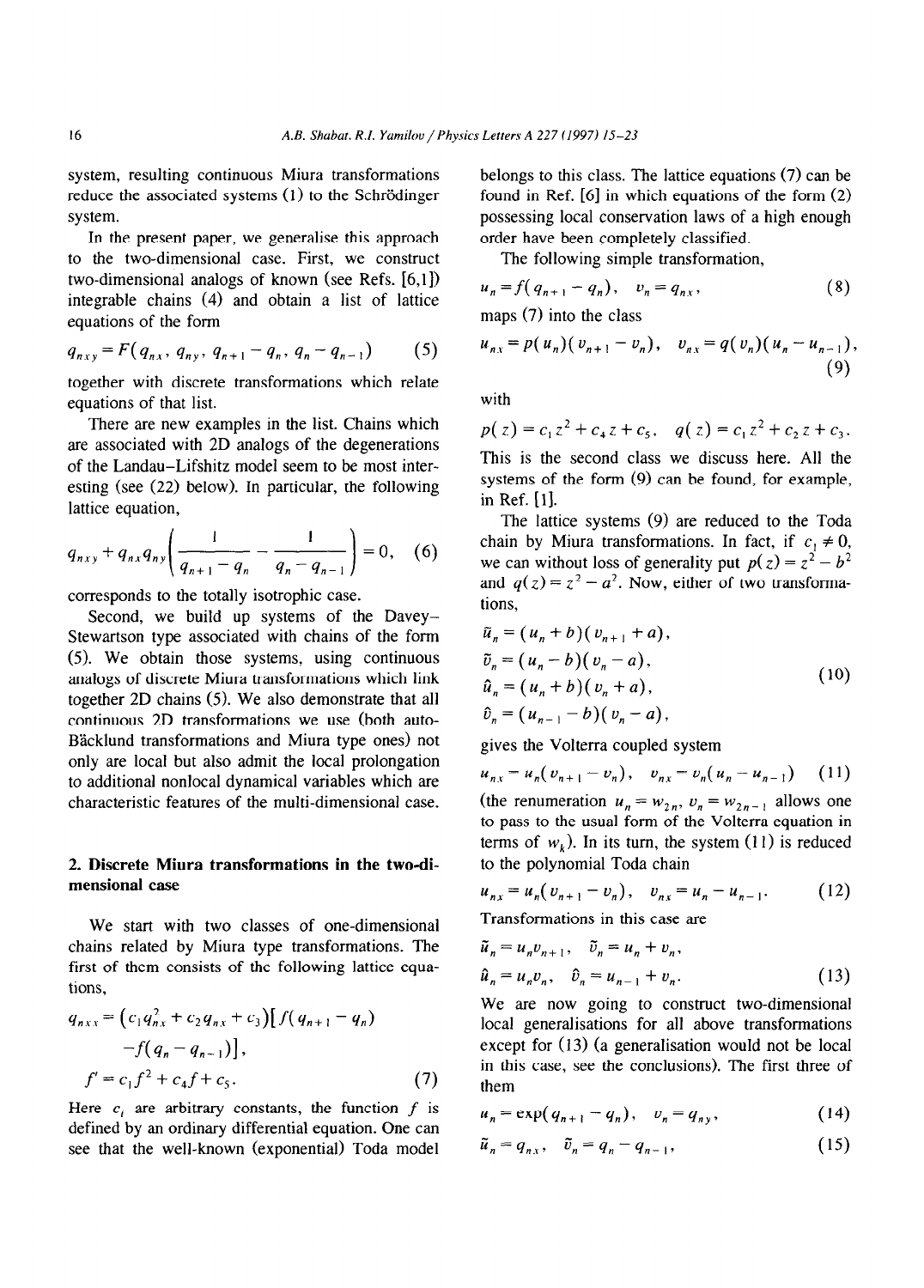$$
\hat{u}_n = q_{n\,x}, \quad \hat{v}_n = \exp(q_n - q_{n-1}), \tag{16}
$$

are direct analogs of (8). These link the chains

$$
q_{nxy} = \exp(q_{n+1} - q_n) - \exp(q_n - q_{n-1}), \qquad (17)
$$

$$
q_{nxy} = q_{n3}(q_{n+1} - 2q_n + q_{n-1}), \qquad (18)
$$

$$
q_{nxy} = q_{nx} \left[ \exp(q_{n+1} - q_n) - \exp(q_n - q_{n-1}) \right]
$$
 (19)

and the well-known 2D Toda and Volterra lattice systems,

$$
u_{ny} = u_n (v_{n+1} - v_n), \quad v_{nx} = u_n - u_{n-1}, \tag{20}
$$

$$
u_{n} = u_n (v_{n+1} - v_n), \quad v_{n} = v_n (u_n - u_{n-1}) \quad (21)
$$

(cf.  $(12)$  and  $(11)$ ). The chains  $(17)$  and  $(18)$  are reduced to  $(20)$  by  $(14)$  and  $(15)$ , respectively. The relation between  $(19)$  and  $(21)$  is  $(16)$ .

From our point of view the most interesting twodimensional chains are of the form

$$
q_{nxy} = (q_{nx} + a)(q_{ny} - a)[f(q_{n+1} - q_n) -f(q_n - q_{n-1})],
$$
  

$$
f' = f^2 - b^2,
$$
 (22)

where  $a$  and  $b$  are arbitrary constants. There is a relationship between (22) and the 2D Volterra coupled system (21), though it is not so simple as the above transformations. In fact, introducing

$$
u_n = f(q_{n+1} - q_n), \quad v_n = q_{nx}, \quad w_n = q_{ny}, \tag{23}
$$

*we are* led to chains of the form

$$
u_{nx} = (u_n^2 - b^2)(v_{n+1} - v_n),
$$
  
\n
$$
u_{ny} = (u_n^2 - b^2)(w_{n+1} - w_n),
$$
  
\n
$$
v_{ny} = w_{n} = (v_n + a)(w_n - a)(u_n - u_{n-1}),
$$
 (24)

which generalise the modified Volterra systems (9) with  $c_1 \neq 0$ .

In contrast to  $(20)$  and  $(21)$ , the lattice systems  $(24)$  are, in a sense, nonlocal. However, the usual structure is restored on the next step. Namely, using the following analogs of the Miura type transformations  $(10)$  (any of them)

$$
\tilde{u}_n = (u_n + b)(v_{n+1} + a),\n\tilde{v}dn = (u_n - b)(w_n - a),\n\hat{u}_n = (u_n + b)(v_n + a),\n\hat{v}_n = (u_{n-1} - b)(w_n - a),
$$
\n(25)

we obtain  $(21)$ .

One of two compositions of (23) and (25) will be the following transformation,

$$
\hat{u}_n = -\frac{q_{n} \cdot p}{q_{n+1} - q_n}, \quad \hat{v}_n = -\frac{q_{n} \cdot p}{q_n - q_{n-1}}, \quad (26)
$$

if we restrict ourselves to the simplest case  $a = b =$ 0,  $f(z) = -1/z$ . This local transformation reduces the chain (6) of Introduction to the 2D Volterra coupled system  $(21)$  (cf. Ref. [8], where  $(6)$  and  $(26)$ have also arisen).

It is clear that up to point transformations there are several main one-dimensional cases among (7) and  $(9)$ , and the chains  $(17)–(22)$ ,  $(24)$  generalise all of them.

# 3. **Auxiliary linear problems**

The two-dimensional lattice equations presented in the previous section are closely connected to the Laplace-Darboux transformations of a second order linear PDE with two independent variables which can be written in the form

$$
L\psi \equiv \partial_x \partial_y \psi + a \partial_x \psi + b \partial_y \psi + c \psi = 0 \qquad (27)
$$

(coefficients  $a, b, c$  depend on  $x$  and  $y$ ). Not only the lattice equations arise in a natural way but also corresponding *L-A* pairs and transformations relating these equations. We explain in this section how to derive the 2D Toda and Volterra systems (20) and (21) which play here the key role. If one consider some different Laplace-Darboux transformations, one could in principle be led to different (or even new) integrable equations.

The Laplace-Darboux transformations

$$
A: \psi \to \hat{\psi}, \quad L \to \hat{L},
$$

*are* defined by differential operators of the form

$$
A = \alpha \partial_x + \beta \partial_y + \gamma \tag{28}
$$

and transform solutions of (27) as follows:  $\hat{\psi} = A \psi$ . *These* operators have to satisfy the following operator relationship,

$$
\hat{L}A - \hat{A}L \equiv \sum a_{ij}\partial_x^j \partial_y^j = 0, \qquad (29)
$$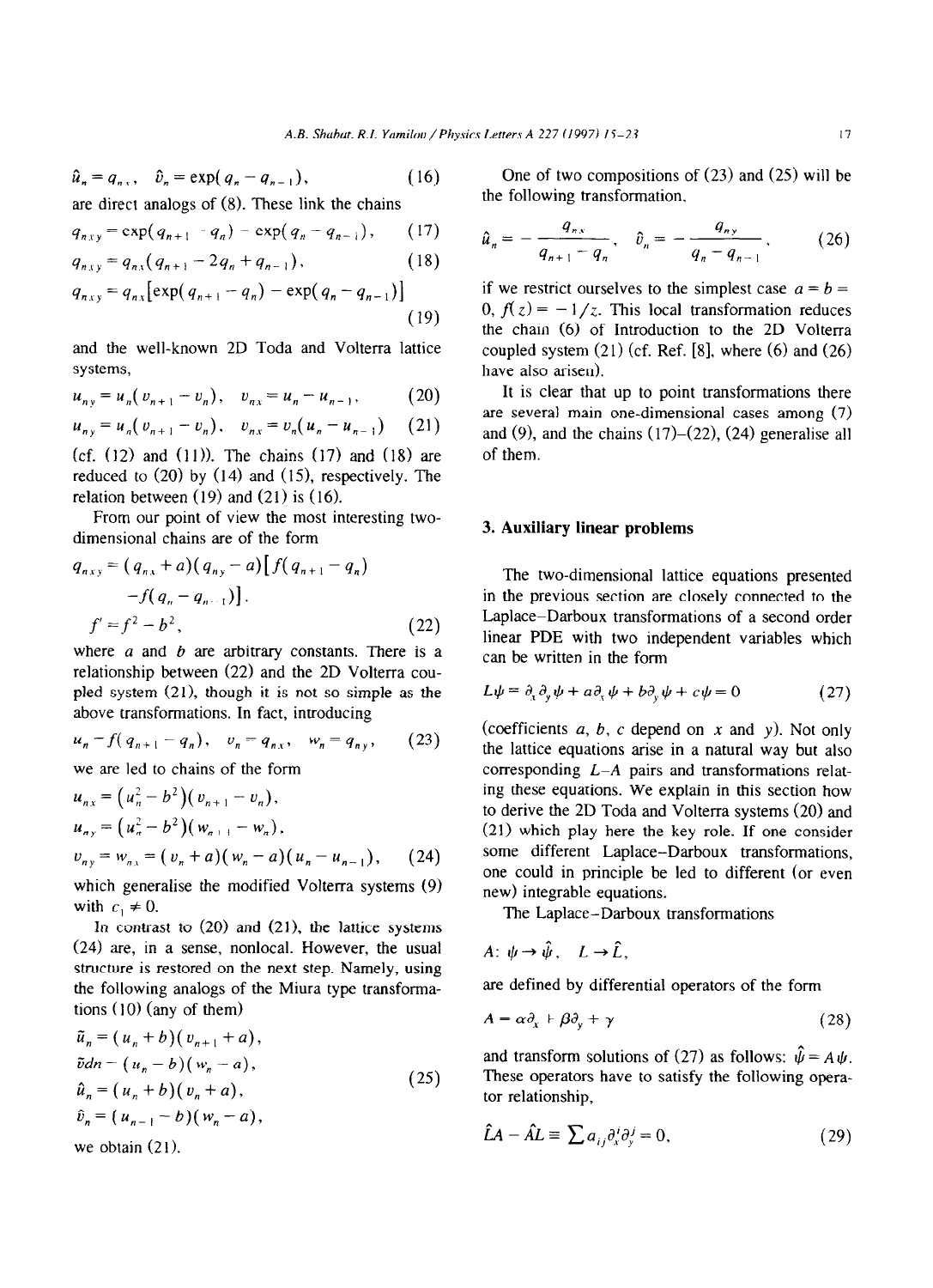where

$$
\hat{L} = \partial_x \partial_y + \hat{a} \partial_x + \hat{b} \partial_y + \hat{c},
$$

$$
\hat{A} = \hat{\alpha} \partial_x + \hat{\beta} \partial_y + \hat{\gamma}.
$$

Equating the coefficients  $a_{ij}$  to zero, we can find constraints for the coefficients of  $A$  and  $\hat{A}$ . For example,  $a_{21} = \alpha - \hat{\alpha}$  and  $a_{12} = \beta - \hat{\beta}$ , therefore

$$
\alpha=\hat{\alpha},\quad \beta=\hat{\beta}.
$$

Also, Eq. (29) allows us to know how the coefficients of L are transformed.

The zeroth order Laplace-Darboux transformation is defined by the operator of multiplication by a function  $\gamma$  and is called the gauge transformation. In this case  $A = \hat{A} = \gamma$ . The gauge transformation has two invariants

$$
r = c - ab - b_y, \quad \rho = c - ab - a_x \tag{30}
$$

 $(r \text{ and } \rho \text{ are not changed under its action, i.e. } \hat{r} = r$ and  $\hat{\rho} = \rho$ ).

A classical example of the first order transformation goes back to Laplace and is defined by

$$
L_1 A_2 - A_1 L_2
$$
  
\n
$$
\equiv (\partial_x \partial_y + a_1 \partial_x + b_1 \partial_y + c_1)(\partial_x + b_2)
$$
  
\n
$$
-(\partial_x + b_1)(\partial_x \partial_y + a_2 \partial_x + b_2 \partial_y + c_2) = 0.
$$
\n(31)

Relation  $(31)$  is equivalent to

$$
a_1 = a_2
$$
,  $b_1 = b_2 - (\log r_2)_{x}$ ,  $\rho_1 = r_2$ , (32)

where  $r_i$  and  $\rho_i$  are the invariants (30) corresponding to the operators  $L_i$ . Formulae (32) allow us to express the coefficients of  $L<sub>1</sub>$  via the coefficients of *L,* and vice versa. The iteration of this transformation (31) which will be called the Laplace transformation generates a set of operators  $L_i$  ( $i = 0, \pm$  $1, \pm 2, \ldots$ ).

The Laplace transformation is closely connected to the 2D Toda model. Evidently, all the operators *Li*  have the same coefficients  $a_i = a$ . The gauge transformation enables one to make  $a_i = 0$  for all i, and then  $L_i = \partial_x \partial_y + b_i \partial_y + c_i$ . Now, Eqs. (32) give

$$
c_{ix} = c_i (b_{i+1} - b_i), \quad b_{iy} = c_i - c_{i-1}, \tag{33}
$$

i.e. we are led to the 2D polynomial Toda chain (20) ((33) coincides with (20) if we change  $c_i \rightarrow u_n$ ,  $b_i$  $\rightarrow v_n$ ,  $x \leftrightarrow y$ ).

The operators  $L_i$  satisfy not only (31) but also the operator relation

$$
L_i(c_i)^{-1} \partial_y = \partial_y(c_{i-1})^{-1} L_{i-1}.
$$
 (34)

One can verify the equivalence of (31) and (34) by direct calculation. The last relation reflects the invertibility of the Laplace transformation and gives rise a new operator:  $B_i = (c_i)^{-1} \partial_{y_i}$ . It is easy to check that the pair of the operators  $A_i$  and  $B_i$  generates the auxillary linear problem for the 2D Toda chain.

First, the system of equations

$$
A_i \psi_i = \psi_{i-1}, \quad B_i \psi_i = -\psi_{i+1} \tag{35}
$$

rewritten as a pair of equations for  $\psi_i$  and  $\psi_{i+1}$ immediately implies that  $L_k \psi_k = 0$   $(k = i, i + 1)$ . Thus, one can consider (35) just as a representation of the linear equation (27) in the form of a system of two first order equations.

On the other hand, introducing the shift operator *T, we* can rewrite the system (35) as follows,

$$
(\partial_x + b_i - T^{-1})\psi_i = 0, \quad (\partial_y + c_i T)\psi_i = 0. \tag{36}
$$

The consistency condition for (36) will be the fol lowing commutator relation,

$$
\left[\partial_x + b_i - T^{-1}, \partial_y + c_i T\right] = 0. \tag{37}
$$

So, we obtain the *L-A* pair of the 2D Toda system (33) found in Ref. [9]. We will use this *L-A* pair for the construction of higher symmetries.

The two-dimensional Volterra chain corresponds to the case  $c_i = 0$  for all i and can be obtained by the gauge transformation. Let us introduce a set of solutions  $\{\varphi_i\}$  of the linear equation (27) linked together by the Laplace transformation, i.e.  $L_i \varphi_i = 0$ ,  $A_i \varphi_i =$  $\varphi_{i-1}$ , where

$$
L_i = \partial_x \partial_y + b_i \partial_y + c_i, \quad A_i = \partial_x + b_i.
$$

Using the *gauge* transformation, we construct new operators  $L_i = \varphi_i^{-1} L_i \varphi_i$  and new  $\psi$ -functions  $\psi_i =$  $\psi_i/\varphi_i$ . It is clear that  $L_i\psi_i = 0$ , and the corresponding Laplace-Darboux transformation is defined by  $A_i = \varphi_{i-1}^{-1} A_i \varphi_i.$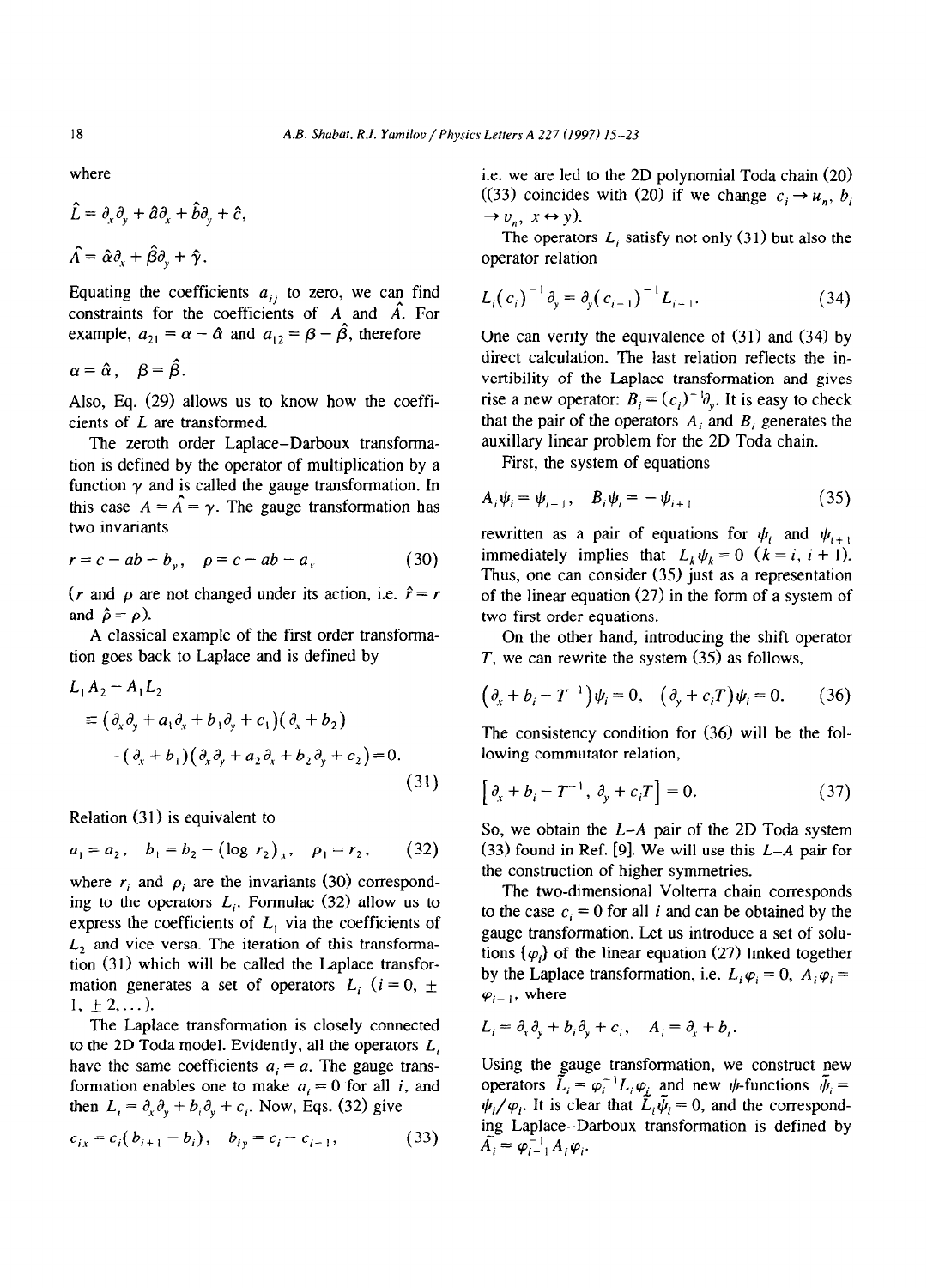The new operators have the form  $\tilde{L}_i = \partial_x \partial_y + \tilde{a}_i \partial_x$  $+ \tilde{b}_i \partial_v$ , where

$$
\tilde{a}_i = \varphi_{i\,y}/\varphi_i, \quad \tilde{b}_i = \varphi_{i-1}/\varphi_i. \tag{38}
$$

It is easy to see that the functions  $\varphi_i$  satisfy the equations

$$
\varphi_{ix} = \varphi_{i-1} - b_i \varphi_i, \quad \varphi_{iy} = -c_i \varphi_{i+1}.
$$
 (39)

Using these equations together with Eqs. (33) of the 2D Toda chain, we can check that  $\tilde{a}_i$  and  $\tilde{b}_i$  satisfy the 2D Volterra chain

$$
\tilde{a}_{i\lambda} = \tilde{a}_i \left( \tilde{b}_{i+1} - \tilde{b}_i \right), \quad \tilde{b}_{i\gamma} = -\tilde{b}_i \left( \tilde{a}_i - \tilde{a}_{i-1} \right). \tag{40}
$$

The chain (40) coincides with (21) if we change  $\tilde{a}_i \rightarrow -u_n, \ \tilde{b}_i \rightarrow v_n, \ x \leftrightarrow y.$ 

Using (39), one can invert the formulae (38) and obtain a transformation which will reduce the 2D Volterra chain to the 2D Toda chain and will be a two-dimensional analog of (13) (see the conclusions). On the other hand, if we pass in (35) to the new  $\psi$ -functions, we are led to new operators

$$
\tilde{A}_i = \tilde{b}_i^{-1} \partial_x + 1, \quad \tilde{B}_i = -(\tilde{a}_i^{-1} \partial_y + 1)
$$

and, as in the previous case, obtain the *L-A* pair for the 2D Volterra chain (4O),

$$
\left[\partial_x+\tilde{b}_i(1-T^{-1}),\,\partial_y-\tilde{a}_i(T-1)\right]=0.\qquad\qquad(41)
$$

It should be remarked that in the case of the periodic closure  $L_{i+N} = L_i$ , the relations (37) and (41) define zero curvature representations for corresponding hyperbolic systems. The spectral parameter can be introduced by the Bloch periodicity property of the  $\psi$ -function:  $\psi_{i+N} = \nu \psi_i$ . More precisely, the replacement in (37) and (41) of the shift operator *T* by the  $N \times N$  matrix  $(T_{i,j})$ , such that  $T_{i,i+1} = 1$ ,  $T_{N,1} = \nu$ , and all other elements are zeros, gives the standard (matrix) zero curvature representations.

## 4. **Sketch of classification of Davey-Stewartson type systems**

In this Section, we (following Refs. [2,1]) construct the associated systems for the two-dimensional chains of Section 2 which will be integrable  $1 + 2$ dimensional systems similar to the Davey-Stewartson coupled system. Systems associated with the 2D Toda and Volterra chains are derived, using corresponding *L-A* pairs. For the construction of the others, continuous analogs of discrete Miura type transformations of Section 2 are used. In all the cases, the above 2D chains generate explicit auto-Bäcklund transformations for corresponding associated systems.

As it follows from what has been said above, the 2D polynomial Toda chain (20) has the representation

$$
\left[\partial_x + u_n T, \partial_y + v_n - T^{-1}\right] = 0 \tag{42}
$$

(cf. (37)). A more or less standard scheme allows us to derive higher symmetries.

We can introduce formal series of the form

$$
W_n^{(1)} = u_n T - V_n - \tilde{V}_n T^{-1} - \dots,
$$
  

$$
W_n^{(2)} = -T^{-1} + v_n - U_n T - \tilde{U}_n T^2 - \dots
$$

in negative and positive powers of the shift operator *T,* respectively, satisfying the Lax relations

$$
W_{nx}^{(i)} = [W_n^{(i)}, u_n T], \quad W^{(i)} d n_y = [W_n^{(i)}, v_n - T^{-1}].
$$
\n(43)

The coefficients  $V_n$ ,  $\tilde{V}_n$ ,  $U_n$ ,  $\tilde{U}_n$ ,... of these series will be called the nonlocal variables. For example, the first of them are defined by the equations

$$
V_{ny} = v_{nx}, \quad u_n (V_{n+1} - V_n) = u_{nx},
$$
  
\n
$$
U_{nx} = u_{ny}, \quad U_n - U_{n-1} = v_{ny},
$$
\n(44)

which easily can be obtained by (43). The right hand sides of higher symmetries will be expressed in terms of  $u_n$ ,  $v_n$  and the nonlocal variables.

Higher symmetries are constructed, using powers of the series  $W_n^{(i)}$ , and we need the notations

$$
(W_n^{(i)})^k = \ldots + r_n^{(1,i,k)}T + r_n^{(0,i,k)} + r_n^{(-1,i,k)}T^{-1} + \ldots
$$

There are the following simple formulae for the higher symmetries (cf. Ref. [7]),

$$
u_{n_{x_k}} = -r_{n_x}^{(1,1,k)}, \quad v_{n_{x_k}} = r_{n-1}^{(1,1,k)} - r_n^{(1,1,k)},
$$
  

$$
u_{n_{y_k}} = u_n \left( r_{n+1}^{(0,2,k)} - r_n^{(0,2,k)} \right), \quad v_{n_{y_k}} = r_{n_{y}}^{(0,2,k)}.
$$
 (45)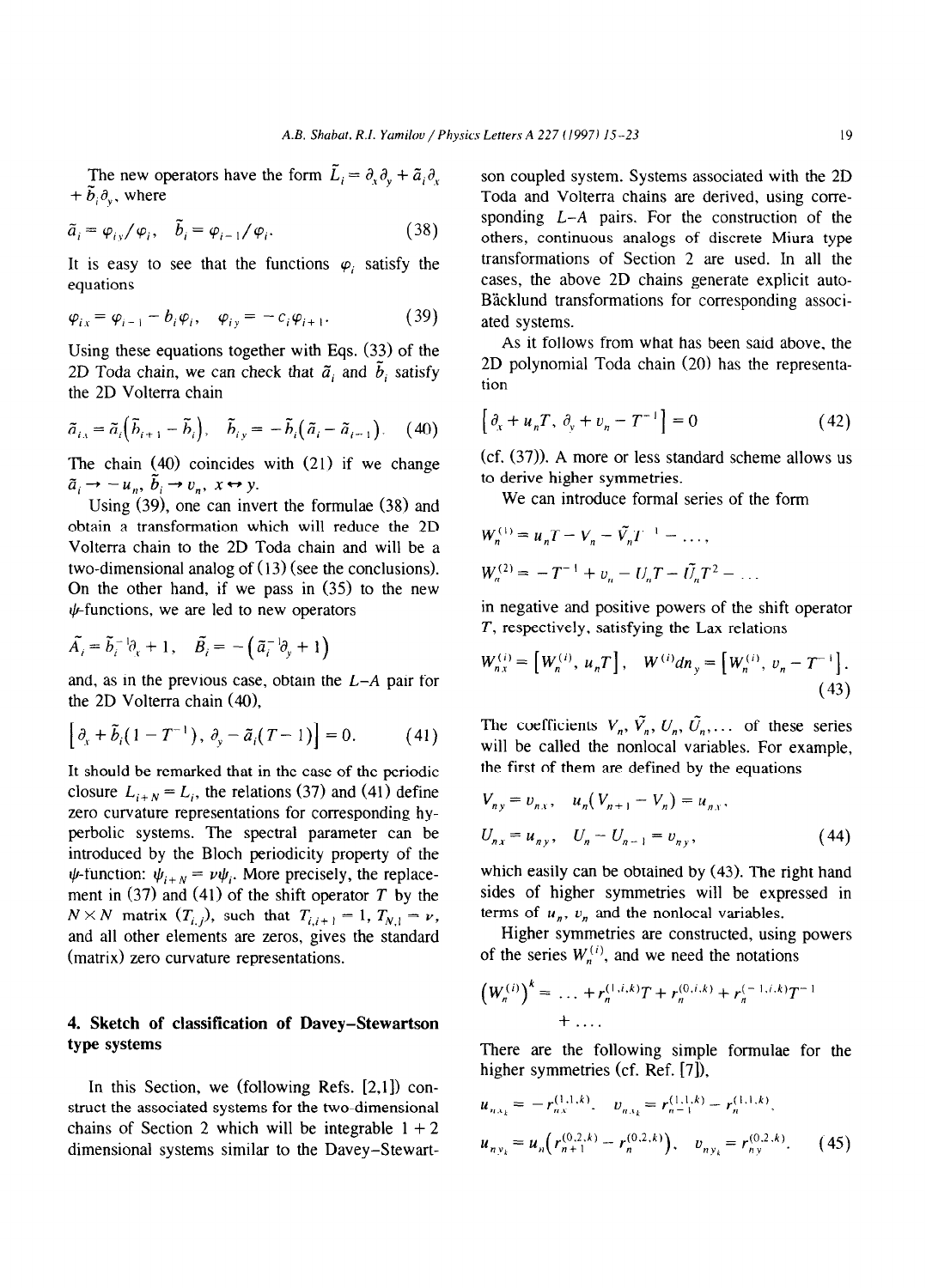In the case  $k = 2$ ,

$$
r_n^{(1,1,2)} = -u_n(V_{n+1} + V_n),
$$
  

$$
r_n^{(0,2,2)} = v_n^2 + U_n + U_{n-1},
$$

and we are led to two simplest higher symmetries of (20) which can be written as follows:

$$
u_{nx_2} = u_{nxx} + 2(u_n V_n)_x,
$$
  
\n
$$
v_{nx_2} = -v_{nxx} + (V_n^2)_y + 2u_{nx},
$$
\n(46)

$$
u_{n y_2} = u_{n y y} + 2(u_n u_n) y,
$$
  
\n
$$
v_{n y_2} = -v_{n y y} + (v_n^2 + 2U_n) y.
$$
\n(47)

One can see that (46) and (47) are infinite sets of the same  $(1 + 2)$ -dimensional systems which generalise the well-known dispersive water wave system,

$$
u_{t} = u_{xx} + 2(uV)_{x},
$$
  
\n
$$
v_{t} = -v_{xx} + (V^{2})_{y} + 2u_{x}, \quad V_{y} = v_{x},
$$
\n(48)

$$
u_{\tau} = u_{yy} + 2(uv)_{y},
$$
  
\n
$$
v_{\tau} = -v_{yy} + (v^{2} + 2U)_{y}, \quad U_{x} = u_{y}.
$$
 (49)

The shift transformation  $(u_n, v_n) \rightarrow (u_{n+1}, v_{n+1})$  in the 2D Toda chain (20) gives us the following explicit and invertible transformation,

$$
v^* = v + (\log u)_y, \quad u^* = u + v_x^* \,. \tag{50}
$$

If we use (44), we can expand this transformation to the nonlocal variables,

$$
V^* = V + (\log u)_x, \quad U^* = U + v_y^* \,. \tag{51}
$$

Formulae (50) and (51) define the explicit auto-Bäcklund transformation for both systems (48) and (49). It brings solutions of (48) and (49) into solutions and enables one to construct exact solutions.

In the case of the 2D Volterra chain  $(21)$ , the operator representation is

$$
\left[\partial_x + u_n(T-1), \ \partial_y + v_n(1-T^{-1})\right] = 0 \tag{52}
$$

(cf. (41)). The chain is symmetrical: it is invariant under the involution  $x \leftrightarrow -y$ ,  $u_n \leftrightarrow v_{-n}$ . For this reason, one needs formulae for the construction of only one set of higher symmetries; the second set can be obtained, using the involution. As in the previous case, we introduce

$$
W_n^{(1)} = u_n T - (u_n + V_n) - \tilde{V}_n T^{-1} - \dots
$$

satisfying Lax relations similar to (43). Higher symmetries can be constructed as follows,

$$
u_{nx_k} = -g_{nx}^{(k)}, \quad v_{nx_k} = v_n (g_{n-1}^{(k)} - g_n^{(k)}),
$$
  
\n
$$
g_n^{(k)} = \sum_{j=1}^k r_n^{(j,1,k)}.
$$
\n(53)

If  $k = 2$ , then  $g_n^{(2)} = -u_n^2 - u_n(V_{n+1} + V_n)$ , and one obtains a simplest higher symmetry. The corresponding  $(1 + 2)$ -dimensional system has the form

$$
u_t = u_{xx} + (u^2 + 2uV)_x,
$$
  
\n
$$
v_t = -v_{xx} + (V^2)_y + 2(uv)_x, \quad V_y = v_x,
$$
 (54)

and generalises an integrable system found in Ref. [10]. It is invariant under the transformation

$$
v^* = v + (\log u)_y, \quad u^* = u + (\log v^*)_x, V^* = V + (\log u)_x.
$$
 (55)

The second system associated to  $(21)$  can be constructed, using the involution  $x \leftrightarrow -y$ ,  $t \leftrightarrow -\tau$ , u  $\leftrightarrow v$ ,  $U \leftrightarrow V$ . We are led to one simpler  $(1 + 2)$ dimensional system

$$
u_{\tau} = u_{yy} + (U^2)_{x} + 2(vu)_{y},
$$
  

$$
v_{\tau} = -v_{yy} + (v^2 + 2vU)_{y}, \quad U_{x} = u_{y},
$$
 (56)

which coincides with (54) if  $t = \tau$ ,  $x = y$ . In order to have an auto-transformation not only for (54) but also for (56), we should add to (55) the following formula,

$$
U^* = U + (\log v^*)_y. \tag{57}
$$

It should be remarked that, in the one-dimensional case, the auto-Bäcklund transformations  $(50)$ ,  $(51)$ and (55). (57) have also been obtained for the first time in Ref. [10] and, as in this paper, using the Toda and Volterra chains.

Now, let us pass to systems associated with the chains  $(17)$ – $(19)$ ,  $(22)$ . All of them can be derived, using Miura type transformations, and will be reduced to  $(48)$ ,  $(49)$ ,  $(54)$  or  $(56)$ . A system corresponding to the exponential Toda chain (17) will not be written down because it is the well-known Davey-Stewartson coupled system (there is an example together with the explicit auto-Bäcklund transformation in Ref. [3]).

At first, let us discuss a system associated with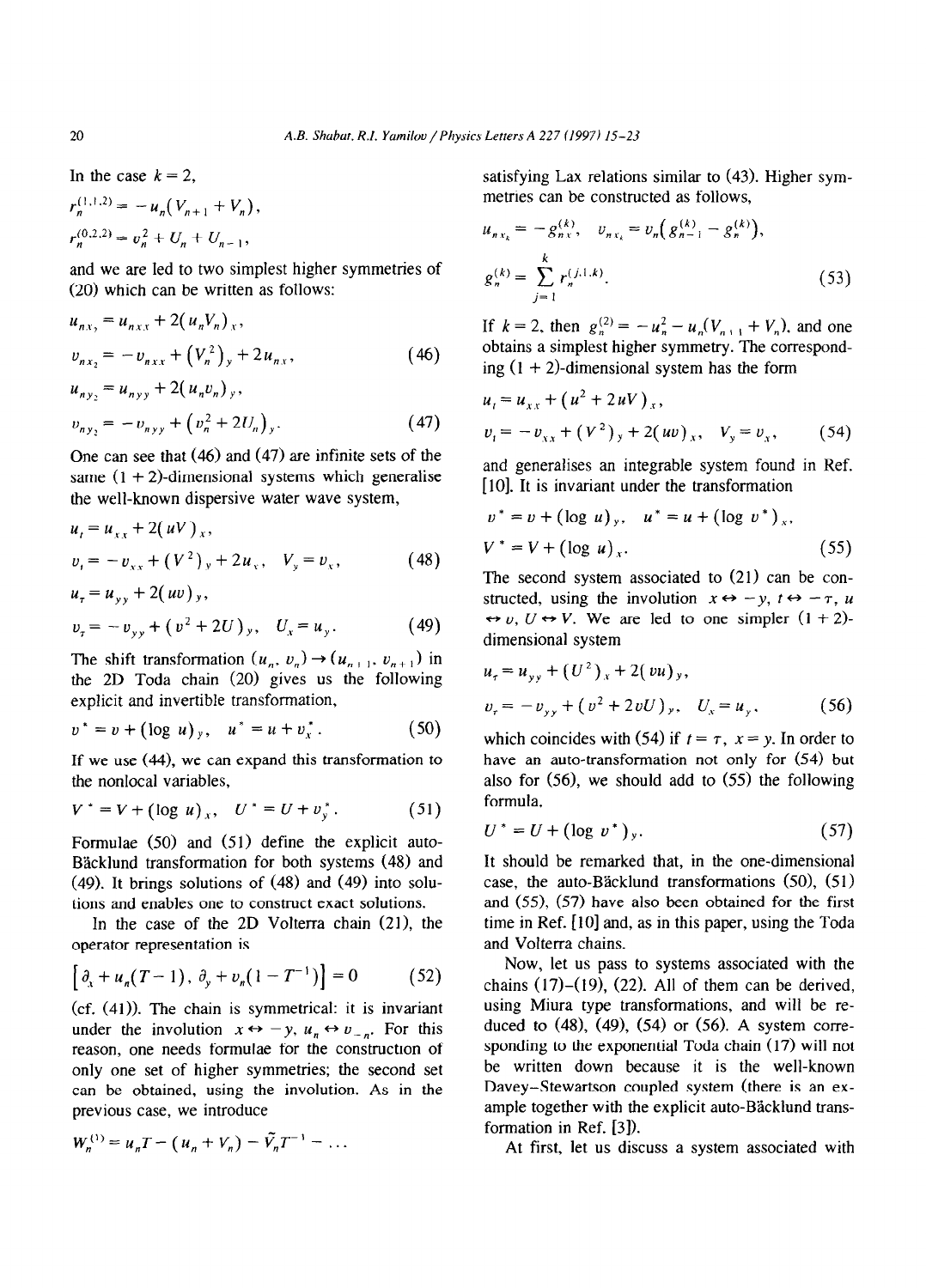the chain  $(18)$ . It has been shown in Ref.  $[1]$  that the functions  $r_n = q_n$ ,  $s_n = -q_{n-1}$  satisfy in the one-dimensional case a Schrödinger-type system of the form (1). We take the same functions, but intend to obtain a  $(1 + 2)$ -dimensional system.

It is clear that the discrete transformation (15) which reduces (18) to the 2D polynomial Toda chain (20) can be rewritten in the form of a continuous one.

$$
u_n = r_{n} , \quad v_n = r_n + s_n . \tag{58}
$$

For the nonlocal variables  $U_n$ ,  $V_n$  (see (44)), one has  $U_{nx} = r_{nxy}$ ,  $V_{ny} = (r_n + s_n)_x$ , and the following formulae can be added to  $(58)$ ,

$$
U_n = r_{n\gamma}, \quad V_n = R_n. \tag{59}
$$

Here  $R_n$  is the nonlocal variable for a system we are going to write down:  $R_{ny} = (r_n + s_n)_x$ .

Using the transformation  $(58)$ ,  $(59)$  and the systems  $(46)$  and  $(47)$ , we easily find the time evolution of  $r_n$ ,  $s_n$ . In the second case (if we use (47)), we cannot define the time evolution by differential polynomials of  $r_n$ ,  $s_n$ ,  $R_n$  and should introduce an additional nonlocal variable  $S_n$ :  $S_{n,x} = (s_n r_{n,x} - r_n s_{n,x})_y$ . As a result, the following two systems arise,

$$
r_{t} = r_{xx} + 2Rr_{x}, \quad s_{t} = -s_{xx} + 2Rs_{x},
$$
  
\n
$$
R_{y} = (r+s)_{x}, \tag{60}
$$

$$
r_{\tau} = r_{yy} + (r^2 + rs)_y + S,
$$
  
\n
$$
s_{\tau} = -s_{yy} + (s^2 + rs)_y - S, \quad S_x = (sr_x - rs_x)_y
$$
\n(61)

(we do not write *n* and change  $x_2 \rightarrow t$ ,  $y_2 \rightarrow \tau$ ). According to  $(58)$  and  $(59)$ , the new systems  $(60)$ and  $(61)$  are reduced by the transformation

$$
u = r_x, \quad v = r + s,
$$
  

$$
U = r_y, \quad V = R
$$
 (62)

to (48) and (49), respectively. Both systems (60) and (61) are two-dimensional analogs of an integrable system found in Ref. [11].

In order to obtain the explicit auto-Bäcklund transformation which corresponds to the shift in the chain (18), one should express  $r_{n+1}$ ,  $s_{n+1}$  in terms of  $r_n$ ,  $s_n$ , using (18) and the formulae  $r_n = q_n$ ,  $s_n =$  $-q_{n-1}$ . That transformation can easily be expanded to the nonlocal variables  $R_n$ ,  $S_n$  (one can rewrite the functions  $(R_{n+1} - R_n)$ , and  $(S_{n+1} - S_n)$ , in terms of  $r_n$ ,  $s_n$  and then integrate them w.r.t. y and x). The auto-transformation is of the form

$$
s^* = -r, \quad r^* + s^* = r + s + (\log r_x)_y,
$$
  
\n
$$
R^* = R + (\log r_x)_x,
$$
  
\n
$$
S^* = S + [2r_y - r(\log r_x)_y]_y.
$$

It can be checked by direct calculation that (60) and (61) are invariant under this transformation.

In two other cases, new systems and transformations are obtained in a similar way. In the case of the chain  $(19)$ , we use the discrete transformation  $(16)$ . the systems  $(54)$ ,  $(56)$  associated with the 2D Volterra chain (21) and introduce new dynamical variables as follows:  $r_n = \exp q_n$ ,  $s_n = \exp(-q_{n-1})$ . Resulting systems and transformations have the form

$$
r_{t} = r_{xx} + 2Rr_{x}, \quad s_{t} = -s_{xx} + 2Rs_{x}, \quad R_{y} = (rs)_{x},
$$
\n(63)

$$
r_{\tau} = r_{yy} + r[(rs)_y + S],
$$
  
\n
$$
s_{\tau} = -s_{yy} + s[(rs)_y - S], \quad S_x = (sr_x - rs_x)_y,
$$
\n(64)

$$
u = (\log r)_x, v = rs,
$$
  
\n $U = (\log r)_y, V = R,$  (65)

$$
s^* = r^{-1}, \quad r^* s^* = rs + (\log(r_x/r))_y,
$$
  
\n
$$
R^* = R + (\log(r_x/r))_x,
$$
  
\n
$$
S^* = S + [2rs + (\log(r_x \tau))_y]_y.
$$
\n(66)

Systems (63) and (64) are generalisations of the well-known nonlinear derivative Schrödinger coupled system  $[12]$ . The transformation  $(65)$  reduces them, correspondingly, to (54) and (56). The formulae (66) define the auto-B'acklund transformation for each of them.

The last example is closely connected to the degenerations of the Landau-Lifshitz model. If we start with the chain  $(22)$ , use the transformations  $(23)$ ,  $(25)$  reducing it to the 2D Volterra chain, and introduce new variables  $r_n$ ,  $s_n$  as in the case of the chain (18), we are led to the following  $(1 + 2)$ dimensional system of equations,

$$
r_{t} = r_{xx} + 2(r_{x}^{2} - a^{2})f(r+s) + 4abr_{x}
$$
  
+ 2(r\_{x} + a)R,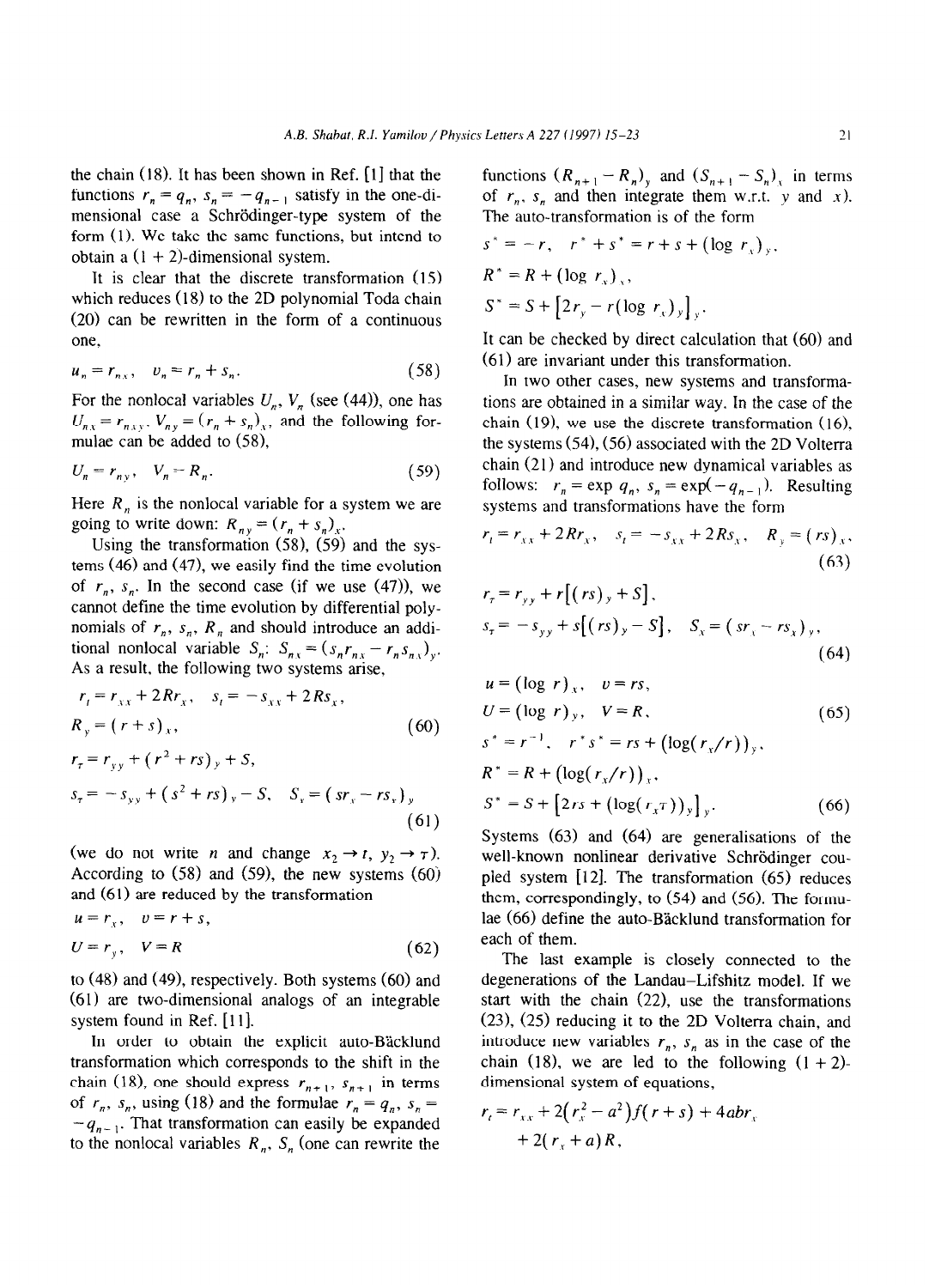$$
-s_t = s_{xx} + 2(s_x^2 - a^2)f(r+s) - 4abs_x
$$
  
\n
$$
-2(s_x - a)R,
$$
  
\n
$$
R_y = (f^2 - b^2)[(r_y - a)(s_x + a)
$$
  
\n
$$
-(r_x - a)(s_y + a)],
$$
  
\n
$$
f' = f^2 - b^2,
$$
\n(67)

where *a*, *b* are arbitrary constants. Another system associated with (22) can be obtained by the involution:  $x \leftrightarrow -y$ ,  $t \leftrightarrow -\tau$ ,  $r \leftrightarrow -s$ ,  $R \leftrightarrow S$ . The Miura type transformation

$$
u = [b + f(r + s)](a + r_x),
$$
  
\n
$$
v = [b - f(r + s)](a + s_y),
$$
  
\n
$$
U = S + [b + f(r + s)](a + r_y),
$$
  
\n
$$
V = R + [b - f(r + s)](a + s_x)
$$

reduces the associated systems to (54) and **(56),**  respectively.

Note that in one-dimensional case ( $x = y$ ,  $R = 0$ ) *these* systems will be the degenerations of the Landau-Lifshitz model rewritten by the stereographic projection. The case  $a = b = 0$ ,  $f(z) = -z^{-1}$  corresponds to the isotrophic Heisenberg model, the case  $a = b = 1$ ,  $f(z) = -\tanh z$  corresponds to the anisotrophic one. If  $a = 1$ ,  $b = 0$ ,  $f(z) = -z^{-1}$ , then one has one more known integrable system (see e.g. Refs. [4,5]).

## 5. **Conclusions**

In the previous section, we have constructed for each of the chains (18)–(22) exactly two associated systems which exemplify integrable  $(1 + 2)$ dimensional systems of equations. It is clear that any linear combination of such a pair of associated systems will be integrable too. This linear combination admits the same explicit auto-Bäcklund transformation we have written down for the corresponding two systems. In the case when there is a transformation which reduces both the associated systems to (48),  $(49)$ ,  $(54)$  or  $(56)$ , the linear combination of these systems will be reduced by the same transformation to the same linear combination of the systems (48) and (49) or (54) and (56).

It is known that the Miura type transformations

are not local in the case of the Kadomtsev-Petviashvili type equations (see e.g. Refs. [13,14]). The transformation

$$
\tilde{u}_n = u_n v_{n+1}, \quad \tilde{v}_n = \partial_x^{-1} \partial_y u_n + v_n,
$$

which reduces the 2D Volterra chain (21) to the 2D Toda chain (20) is of the same kind. It is interesting that, unlike those, all the 2D discrete transformations of Section 2 are local. The continuous Miura type transformations of Section 4 as well as the auto-Bäcklund transformations not only are local as themselves but also admit the local prolongation to additional nonlocal variables.

In the one-dimensional case, there is a complete list of integrable chains of the form (2) obtained in Ref. [6]. It consists, up to point transformations, of the chains (7), the chain

$$
q_{nxx} = \exp(q_{n+1} - 2q_n + q_{n-1}), \qquad (68)
$$

and one more exceptional lattice equation which generates the explicit auto-Bäcklund transformation for the Landau-Lifshitz model and has a form different from (4). If we restrict ourselves to chains of the form  $(4)$ , the list of equations  $(7)$  and  $(68)$  becomes complete. We have succeeded to build up two-dimensional generalisations for all the integrable chains (4); a 2D analog of (68) can easily be added to the chains of Section 2 and will have the form

$$
q_{nxy} = \exp(q_{n+1} - 2q_n + q_{n-1})
$$

(it is reduced to (17) by the obvious transformation  $\tilde{q}_n = q_{n+1} - q_n$ ).

Schrödinger type systems (1) associated with the integrable chains (4) cover the key integrable cases except for the Landau-Lifshitz model [1]. Thus, one can hope that the  $(1 + 2)$ -dimensional systems constructed in Section 4 exhaust, in a sense, a list of Davey-Stewartson type systems. Of cause, the problem of the generalisation of the Landau-Lifshitz model remains open.

## **Acknowledgement**

This work was partially supported by grants from the Russian Foundation for Fundamental Research and INTAS. One of us  $(R.I.Y.)$  thanks the NATO -Royal Society fellowship program for a particular support.